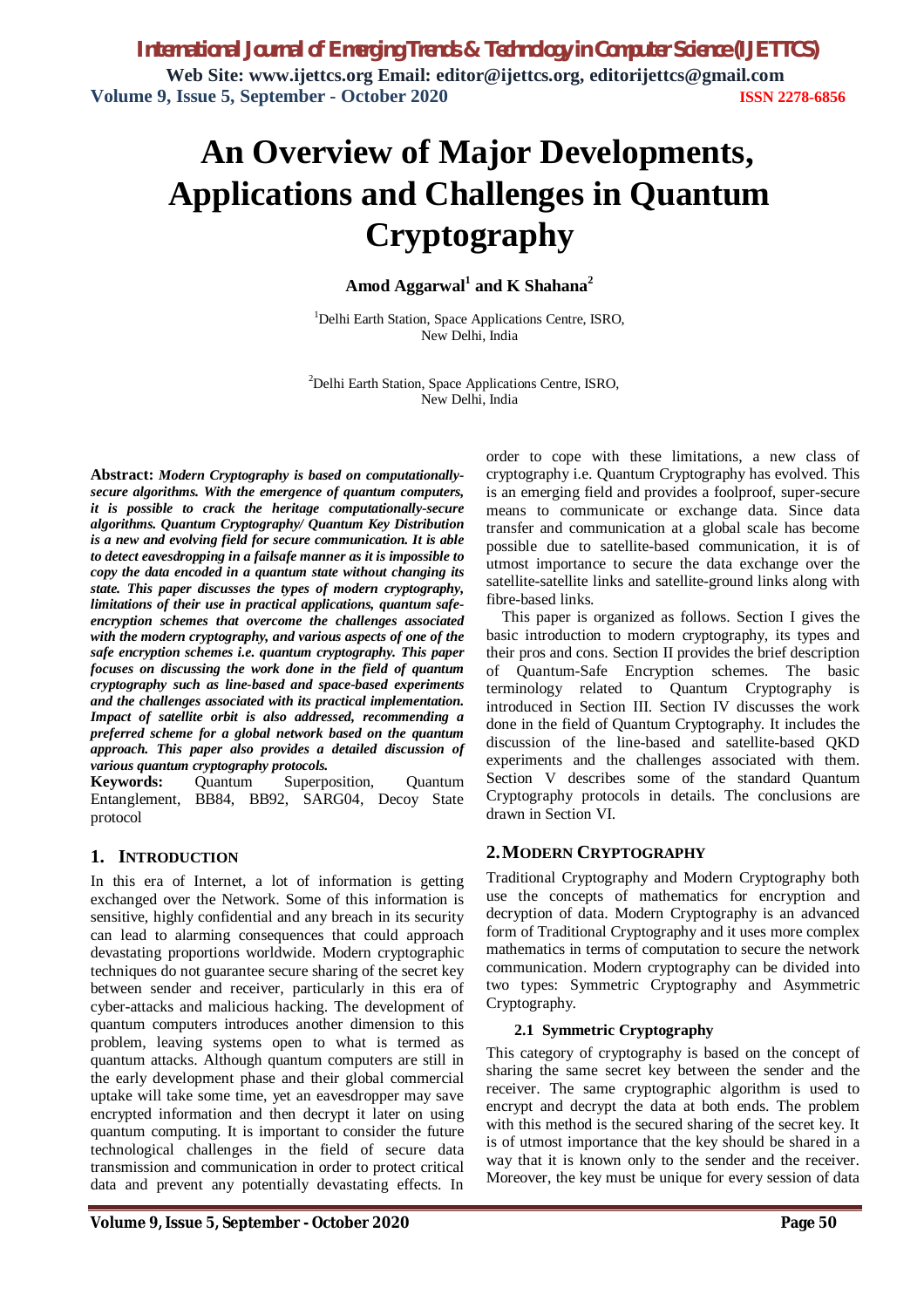**Web Site: www.ijettcs.org Email: editor@ijettcs.org, editorijettcs@gmail.com Volume 9, Issue 5, September - October 2020 ISSN 2278-6856**

sharing. Advanced Encryption Standard (AES) and Data Encryption Standard (DES) are examples of symmetric cryptography algorithms.

#### **2.2 Symmetric Cryptography**

This technique uses a public-private key pair. The sender encrypts the data using the public key of the receiver which is known to everyone. But the private key used for decryption is known only to the intended receiver. This cryptography is based on the use of mathematical functions that are easy to perform in one direction but hard to invert. These are also termed as one-way functions. For example: multiplication and factorization. It is easy to multiply two numbers but it is hard to find the prime factors of a given number. Some asymmetric cryptography algorithms are Rivest-Shamir-Adleman (RSA), Diffie-Hellman and Elliptic Curve Digital Signature Algorithm.

Asymmetric algorithms seem superior to symmetric algorithms as they do not require sharing of the secret key between the sender and the receiver. Instead, they use public-private key pair. But this does not imply that they have replaced symmetric algorithms because they are computationally very expensive to use. Asymmetric algorithms are used along with the symmetric key algorithms for secure data exchange. They are used mainly for secure key exchange between the sender and the receiver because actual data is very large in size. The encryption of the huge amount of data using asymmetric algorithms needs considerable computational power.

These cryptography techniques are computationally secure as they assume a limited computational power of the eavesdropper. RSA relies on the difficulty of finding the prime factors of some large number; Diffie Hellman uses the difficulty of computing discrete logarithms while Elliptic Curve DSA relies on the computational difficulty of solving the elliptic-curve logarithmic problem. Yet, with advancements in technology, quantum algorithms that can crack these modern key algorithms have also been developed. These[1] modern key algorithms are also weak against quantum computers. There is a need of algorithms which are robust with respect to quantum computations. Quantum-safe encryption schemes are the new methods to securely distribute the secret keys between the involved parties.

# **3.QUANTUM-SAFE ENCRYPTION SCHEMES**

There are two approaches to quantum-safe encryption schemes.

#### **3.1 Post-quantum cryptography**

This focuses on developing more advanced native public key encryption schemes such as hash-based or code-based encryption schemes. The known quantum attacks such as Shor's Algorithm and Grover's Algorithm are not capable of cracking these schemes. These techniques have the advantage of being compatible with existing cryptoinfrastructure because they use the classical channels for key and data exchange. They have high key rates and are available over long distances. Yet, these algorithms have proved to be secure against only the known quantum attacks. If a stronger algorithm for quantum attack is

developed in future, there is a risk of breaching the security of the data.

#### **3.2 Quantum Cryptography**

This provides the information-theoretic security based on the fundamental laws of quantum physics. An informationtheoretic secure system is a system that remains secure even if an attacker has unlimited resources available to perform the cryptographic analysis.

# **4 BASIC TERMINOLOGY RELATED TO QUANTUM CRYPTOGRAPHY**

Quantum cryptography is based on the laws of quantum physics and uses the concept of qubits for transferring the data over the network. In modern cryptography, a bunch of photons represents each bit of data whereas in quantum cryptography, the individual photon carries one bit of data across the channel. This makes it more secure due to the inherent encryption of the data. This section introduced some basic terms related to quantum cryptography. Though these are addressed in literature in greater detail [2][3][4], a brief introduction is provided for sake of completeness.

#### **4.1 Basic Terms of Quantum Cryptography**

The basic terms of quantum cryptography are described below:

**1.** *Photon/Quantum:* It is a discrete packet of electromagnetic energy as per physics definition. In quantum cryptography, this photon is used to represent one qubit.

*2. Qubits:* A classical computer uses a binary bit to store the data whereas a quantum computer uses qubits. A binary bit can take either of two values (0 or 1) at a time. A qubit uses superposition of all available states to store the information that allows a quantum computer to operate on all possible values at once. Qubit collapses into a single state on measuring it.

*3. Polarization bases:* It is the process of passing a photon through a polarization filter which causes it to spin in a particular state. A photon can spin in four states: diagonal  $(\pm 45^{\circ})$ , horizontal or vertical. If a photon polarized in one state is passed through the filter polarized in the other state, then its actual state is absorbed and it is polarized in some random state.

*4. Non-orthogonal polarization/phase basis sets:* In this set, state of one basis measured using state of other basis of a set yields some random result. Rectilinear basis and diagonal basis together form a non-orthogonal basis set. Rectilinear basis consists of vertical and horizontal linearly polarized state whereas diagonal basis consists of linearly polarized light at 45°and -45°.

*5. Quantum Key Distribution (QKD):* QKD is a way of distributing a key between the sender and the receiver using photons. Real world QKD system consists of three major components: source, channel and detector.

*a) Source:* It emits the photons on the sender's side. There are various practical photon sources for QKD such as weak coherent-state source, thermal source, and entangled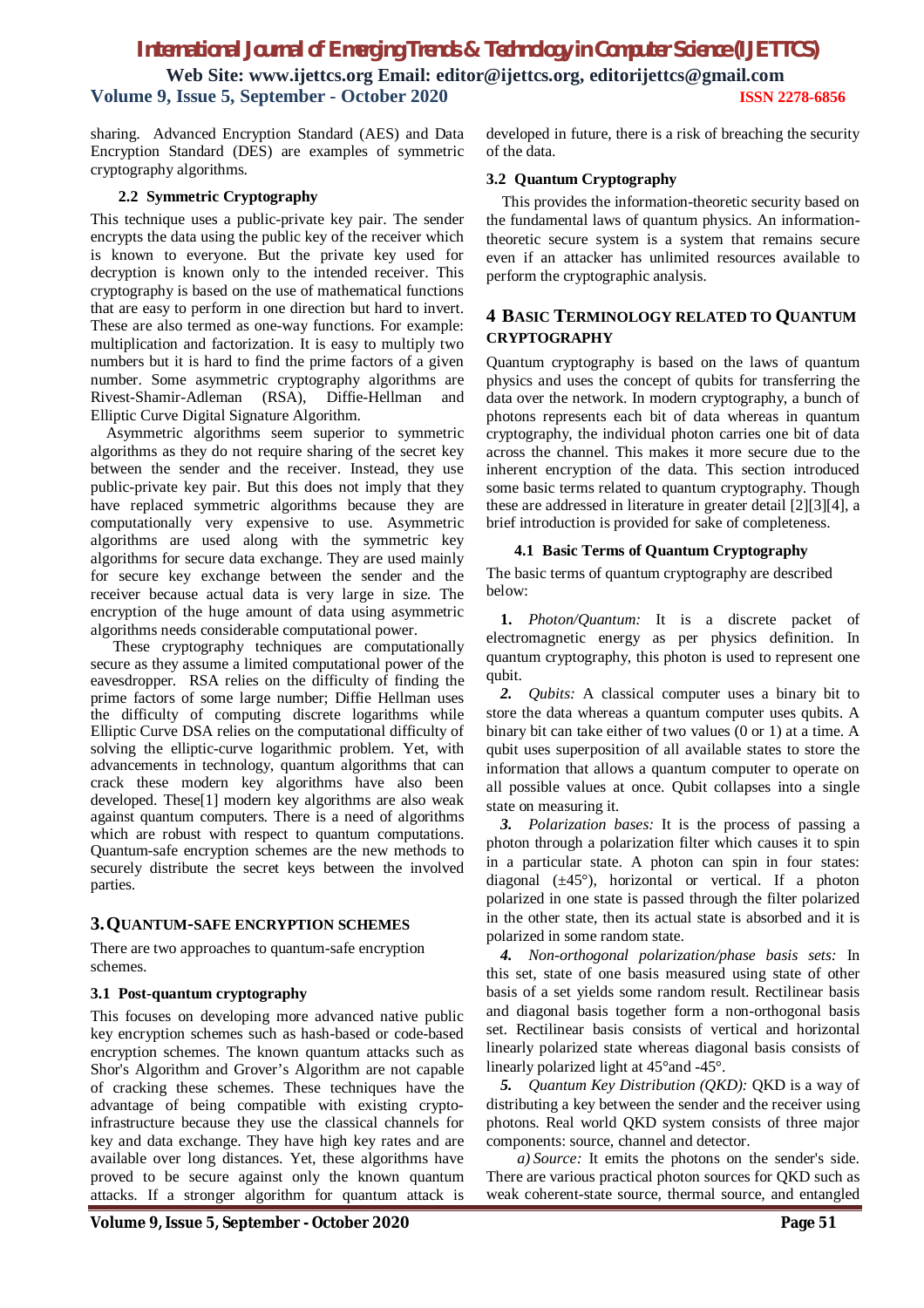photon source [5]. The weak coherent-state source is the most widely employed in QKD as it can be easily realized using attenuated laser pulses.

*b) Channel:* Two type of channels are used for the key distribution. Quantum channels that allows light to pass through them are used for the transfer of key bits using photons. Classical channels are used for the post processing such as error correction and privacy amplification.

*c) Detector:* It detects the photons on the receiver's side.

#### **4.2 Quantum Properties**

There are two important quantum properties i.e. Quantum Superposition and Quantum Entanglement, which have no meaning without Heisenberg's Uncertainty Principle.

## **4.2.1 Quantum Superposition**

It means that the quantum can have many possible states but it exists in all of them simultaneously until it is measured. Quantum is described by the Schrodinger wave equation. The wave function consists of many states along with their probabilities. When the quantum is measured, then the wave function collapses and one of the state is selected that has the maximum value of probability.

## **4.2.2 Quantum Entanglement**

The properties of the two paired photons are linked i.e. they have orthogonal/perpendicular polarizations. Measurement of one photon will automatically cause the other photon to acquire the opposite state immediately irrespective of the distance between them i.e. if the electric field of one of the photons is vibrating vertically, the other will be vibrating horizontally.

# **4.2.3 Quantum Channels**

The optical fibre and the open-space based ground-satellite links are the two types of quantum channels that can be used for quantum communication. Both of these channels have their own pros and cons which are discussed in the succeeding section.

# **5 WORK DONE IN THE FIELD OF QUANTUM CRYPTOGRAPHY**

Earlier experiments have been performed considering the ideal source of photons i.e. single photon source. Later on, it was realized that an ideal photon source is impractical as some of the light pulses emitted from devices may contain more than one photon. Then, some more secure QKD experiments were performed with practical devices that are non-ideal. In this section, we discuss various experiments sequentially from Subsection A to F.

#### **5.1 Line-based QKD experiments using ideal photon sources**

The first proposal of QKD i.e. BB84 protocol took place in 1984 [6]. In 1989, BB84 was demonstrated by Bennet et al. [7]. Quantum signals were transmitted between the sender and the receiver separated by only 30 cm. Later on, more implementations of QKD followed with a larger distance between the sender and the receiver. In 1991, Ekert proposed the first entanglement based QKD protocol, commonly called E91 [8]. The basic idea was to test the security of QKD by using the violation of Bell's inequality standard [9]. The approach was to put the entanglement source right in middle of the sender and the receiver. In 1992, BB92 protocol was proposed by Bennet et al [10] which used only two non-orthogonal states.

#### **5.2 Line-based QKD experiments using real imperfect photon sources**

In 2000, the first proposal of a hacking attack called the Photon Number Splitting (PNS) attack appeared that took advantage of loopholes in the QKD implementations [11]. This type of attack is possible due to the fact that perfect single photon sources are impractical. Real-life QKD systems use attenuated laser pulses (i.e. a weak coherent states) that generate the pulses having more than one photon.

In PNS Attack, the attacker blocks all the single photon signals and splits all multi-photon signals. It sends one copy to the receiver and retains other copy with itself until the sender and the receiver exchange information regarding the correct basis. It can then use the basis information to measure the photons it has kept with itself.

In 2003, Hwang [12] proposed the decoy state method in order to tackle the sophisticated PNS attack. In 2004, Lo et al. [13] showed that only a few decoy states are sufficient as the states with large photon numbers contribute almost negligible in comparison to the states with small photon numbers. They proposed a Vacuum+ Weak decoy state protocol. Wang [14] analysed the security of Vacuum+ Weak decoy state protocol. The significance of vacuum state is that it helps in estimating the background noise. In 2005, it was shown that the decoy state QKD can be secure over 140km of telecom fibres which implied that decoy state method can substantially increase both the distance and the key generation rate of QKD [15]. They derived the general theorem for a decoy state protocol which states that there should be any two weak decoy states.

Both of the decoy states can be non-vacuum or one can be vacuum. They performed an optimization of the key generation rate as a function of the intensities of the two decoy states and a signal state and showed that the key generation rate is optimized, when both the decoy states are weak. Another protocol proposed to defeat the PNS attack was SARG04 [16] which is discussed in detail in Section V.

#### **5.3 Challenges in Line-based Quantum Communication**

In order to use quantum cryptography for practical applications, it is important to increase the key generation rate and the distance between the sender and the receiver. As the optical signal gets attenuated with distance, amplification of signal by optical relay stations/repeaters is required. But classical relay stations require measurement of the signal to get the key bits which are to be relayed. This makes the nodes susceptible to hacking although the number of vulnerable points is reduced.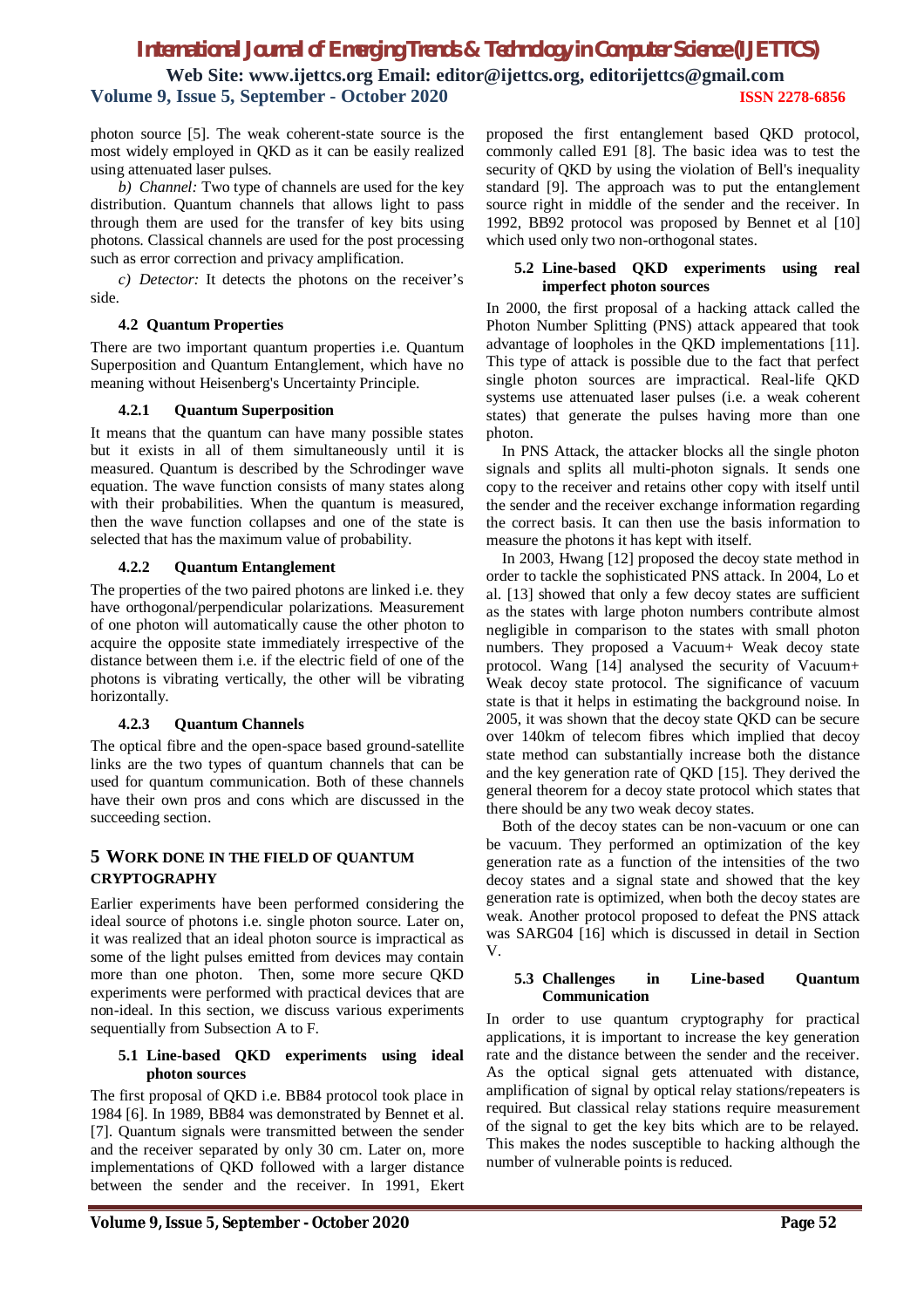**Web Site: www.ijettcs.org Email: editor@ijettcs.org, editorijettcs@gmail.com Volume 9, Issue 5, September - October 2020 ISSN 2278-6856**

The solution is to establish the ground-satellite quantum link or building up the quantum repeaters. Both solutions are challenging and the practical deployment of the quantum repeaters is beyond the current technology. But, a lot of work has been reported in the field of the groundsatellite quantum links.

#### **5.4 Significance of Satellite-based QKD**

In present scenario, the communication and transmission of data such as video, images, voice and text is possible at a global scale. Two parties who are separated by huge distances such as inter-continental ranges can communicate and transmit data at a very high speed. This is possible due to satellite-based communication. Satellite-based network has also established the communication link at places where line-based links are very difficult to install such as mountains and water bodies. Therefore, it is very important to have secure satellite based communication. Satellite based communication uses modern cryptographic techniques for maintaining the integrity of satellite uplink and downlink transmissions. As mentioned earlier, these techniques can be compromised by quantum algorithms and quantum computers; hence, it is important to use quantum cryptography for satellite based transmissions.

Quantum-enabled satellites can also be used to exchange the secret key between the two ground stations which enables secure data exchange between them. Satellite-based QKD can make it possible to transmit photons over large distances such as pan-global. Quantum satellites can act as trusted relay nodes for the photons and can enable secure transmission of data between the ground stations separated by a large distance.

As opposed to fibre-based links, that have high channel loss and decoherence; the attenuation of photons in vacuum is nearly zero while being very less in the atmosphere. Therefore, satellite-based QKD provides a promising solution for long distance secure communication.

#### **5.5 Satellite-based QKD experiments**

There are two different types of protocols for satellitebased QKD. These are the Prepare-and-measure protocols and the entanglement-based protocols.

In Prepare-and-measure protocols, satellite acts as a trusted central node for the two ground stations that have to communicate with each other. It establishes one QKD secret key between itself and the sender and another QKD secret key between itself and the receiver. It combines the two QKD secret keys using the mathematical operations such as XOR operation and then sends the combined key to both the sender and the receiver. The sender and the receiver are able to decode the counterpart key and are able to establish the secure communication link with each other. The satellite should be trustworthy as it knows the keys of both the sender and the receiver. In Figure 1,  $QK_A$  is  $QKD$ key shared between Sender i.e. Ground Station 'GSA' and Relay Node.  $QK_B$  is key shared between Receiver i.e. Ground Station 'GSB' and Relay Node. Relay Node calculates  $QK_{AB} = QK_A + QK_B$  and shares it with both 'GS<sub>A</sub>' and 'GSB'. 'GSA' calculates  $QK_B$  using  $QK_{AB} \Box QK_A$ . Similarly, 'GS<sub>B</sub>' calculates  $QK_A$  using  $QK_{AB}\Box QK_B$ .



**Figure 1** Exchange of secret key between two ground stations using satellite as a relay node

In case of entanglement-based protocols, the satellite sends two beams of entangled photons at the same time: one beam for each ground station. The sender and the receiver measure the quantum correlations between two beams of entangled photons sent by the satellite at the same time. Its disadvantage is that it demands the line-of-sight connection of the satellite with both the ground stations at the same time. Along with that, the required correlations suffer from channel loss resulting in the decreased key rate.

In 2005, Peng et al reported the first distribution of entangled photon pairs over 13 km, beyond the effective thickness of the atmosphere [17]. This experiment showed that the entangled photons are not destroyed after propagating through the atmosphere. In 2007, two experiments i.e. entanglement-based [18] and decoy-state [19] quantum key distribution were realized on a 144 km free-space path by a European collaboration. The sender was at Canary Island of La Palma and the receiver was the optical ground station of European Space Agency at Tenerife. These experiments were significant as they increase the magnitude of distance between the sender and the receiver significantly.

In August, 2016, China launched the first quantumcommunication satellite, Micius having a weight of 635 Kg. The satellite was placed in LEO at an altitude of ~500km. In 2017, a quantum-entanglement experiment was performed in which three ground stations were coordinating with the satellite. One quantum communication link was established between Delingha and Nanshen which are 1120km apart. The second quantum communication link was established between Delingha and Yunnan which are 1203km apart [16,17]. In 2017, decoy state QKD with over kHz key rate was implemented between Micius and Xinglong Observatory ground station over a distance up to 1200 km [20] [21]. It was up to 20 orders of magnitude more efficient than that expected using an optical fiber (with 0.2 dB/km loss) of the same length. The downlink protocol was adopted over uplink so that the beam divergence due to atmospheric turbulence occurs only in the last few kilometres of the distance.

Heasin Ko et al [22] demonstrated successful free-space QKD in day light using the self-developed polarization encoding chip. The experiment was performed by deploying the transmitter and receiver on two distant buildings that were 275m apart in Electronics and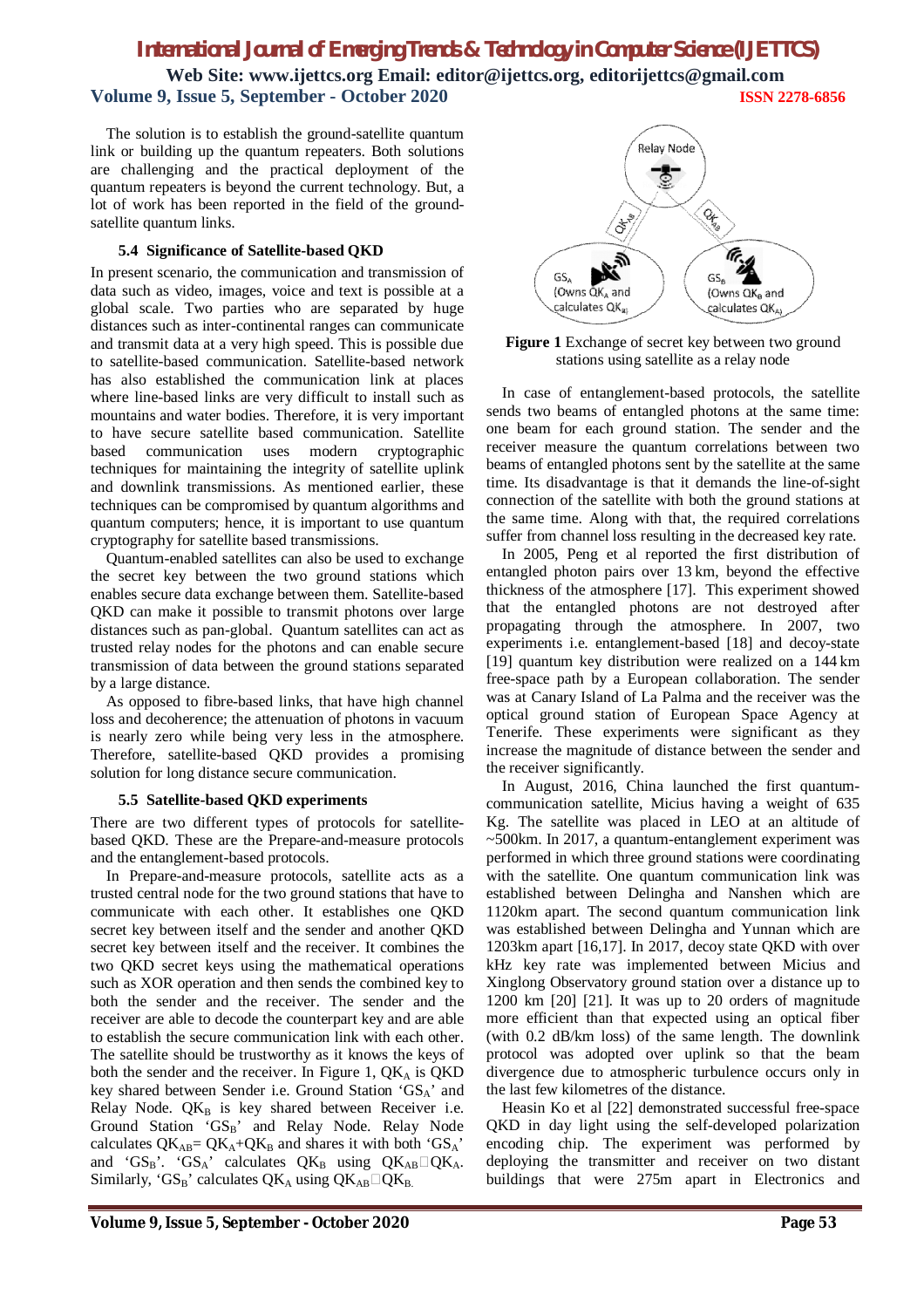**Web Site: www.ijettcs.org Email: editor@ijettcs.org, editorijettcs@gmail.com Volume 9, Issue 5, September - October 2020 ISSN 2278-6856**

Telecommunication Research Institute (ETRI), South Korea. A lot of experiments have already been performed for successful demonstration of QKD systems in day light. But, this research is of great significance as it does the detailed examination of the issues related to implementation of noise filtering techniques in practical systems. They also configured QKD systems with the selfdeveloped polarization encoding chip that reduces the size of QKD systems significantly.

In 2019, The National Institute of Information and Communications Technology (NICT), Japan developed the world's smallest and lightest quantum-communication transmitter (SOTA: 6kg) on-board the microsatellite SOCRATES (50kg). They demonstrated that satellite based QKD can be implemented using the microsatellites. This is a significant achievement as it opens the gates for establishing the global quantum based secure network due to very small size of the satellites [23].

#### **5.6 Challenges in Satellite-based QKD experiments**

Although satellite based QKD seems to be a promising solution for creating a global network for secure data transmission and communication, it also has some technical challenges associated with its practical implementation. In order to use the space-based QKD, it is necessary to provide the satellite coverage to the targeted ground station all the time. Along with that, the quality of the signals should also be maintained. The signal quality is described by two parameters: Signal-to-Noise Ratio (SNR) and the key exchange rate [24]. There are two different types of satellite constellations that can be considered: LEO and GEO.

Channel losses due to diffraction are higher in GEO-based QKD because GEO satellites are at a higher altitude as compared to LEO. This results in low SNR and low key generation rate. The SNR cannot be increased by increasing the signal power as the single photon pulses have to be weak coherent pulses [25]. Only the channel attenuation and the background noise can be reduced. LEO-based QKD has comparatively less channel losses due to the proximity of LEO satellites. Drawback of LEO satellites is that they provide coverage of the location for a limited period of time whereas GEO satellites provide full-time coverage of the station. This demands the optimization of the constellation so that the ground stations can be provided full-time coverage with high SNR and key generation rate. This can be achieved by having a hybrid constellation of satellites such that LEO satellites can communicate with each other using GEO satellites and an optimized constellation of LEO satellites should be created to provide the global coverage. In addition, these LEO satellites will then communicate with major ground stations for secure data exchange and these major ground stations will be connected to sub-stations using fibre. The links between GEO satellites, LEO satellites and ground stations are shown in Figure 2 where SGEO1 is GEO satellite, SLEO1 and SLEO2 are LEO satellites, and GS1, GS2, GS3 and GS4 are ground stations.



**Figure 2:** Inter-linkage between GEO satellites, LEO satellites and ground stations

#### **6 QUANTUM CRYPTOGRAPHY PROTOCOLS**

There are two types of Quantum Cryptography protocols. These are Prepare-And-Measure protocols and Entanglement-based protocols. In Prepare-And-Measure protocols, sender prepares a single photon in a quantum state and sends it to receiver that then measures the photon. In this section, we will discuss various Prepare-and-Measure protocols.

Some of basic terminology used in context of these protocols have been described. Two polarization bases used are Rectilinear (R) and Diagonal (D). Rectilinear basis has 2 states:  $|h\rangle$  and  $|v\rangle$ . Diagonal basis has two states:  $|lp\rangle$ and |rcp>. A photon can be polarized using any of the mentioned four states. Sender, Receiver and Eavesdropper/Intruder are denoted by 'A', 'B' and 'E' respectively. All the protocols discussed are based on Heisenberg's Uncertainty Principle. Since bits are represented by polarized photons in quantum cryptography, bit '0' is represented by photons polarized in state  $|h\rangle$  or |lcp>. Bit '1' is represented by photons polarized in state |v> or |rcp>.

We have made an effort to explain BB84, BB92, SARG04 and Decoy State Protocol briefly and in a simplified way. We have also made the comparative analysis for better understanding.

#### **6.1 BB84 protocol**

It is the first QKD protocol proposed ever. It includes various steps as mentioned below:

#### **6.1.1 Exchange of the secret key (Communication over quantum channel)**

Sender (A) prepares a photon randomly with either 'R' or 'D' polarization. Receiver (B) receives the photon and measures it using 'R' or 'D' on a random basis. 'B' records the basis used by it and the polarization measured by it for each photon.

#### **6.1.2 Final Key Extraction (Communication over public channel)**

Receiver (B) communicates to Sender (A) which basis it has used for the measurement. In response, 'A' communicates to 'B' which of the bases used are correct. They delete all the bits measured with incorrect basis and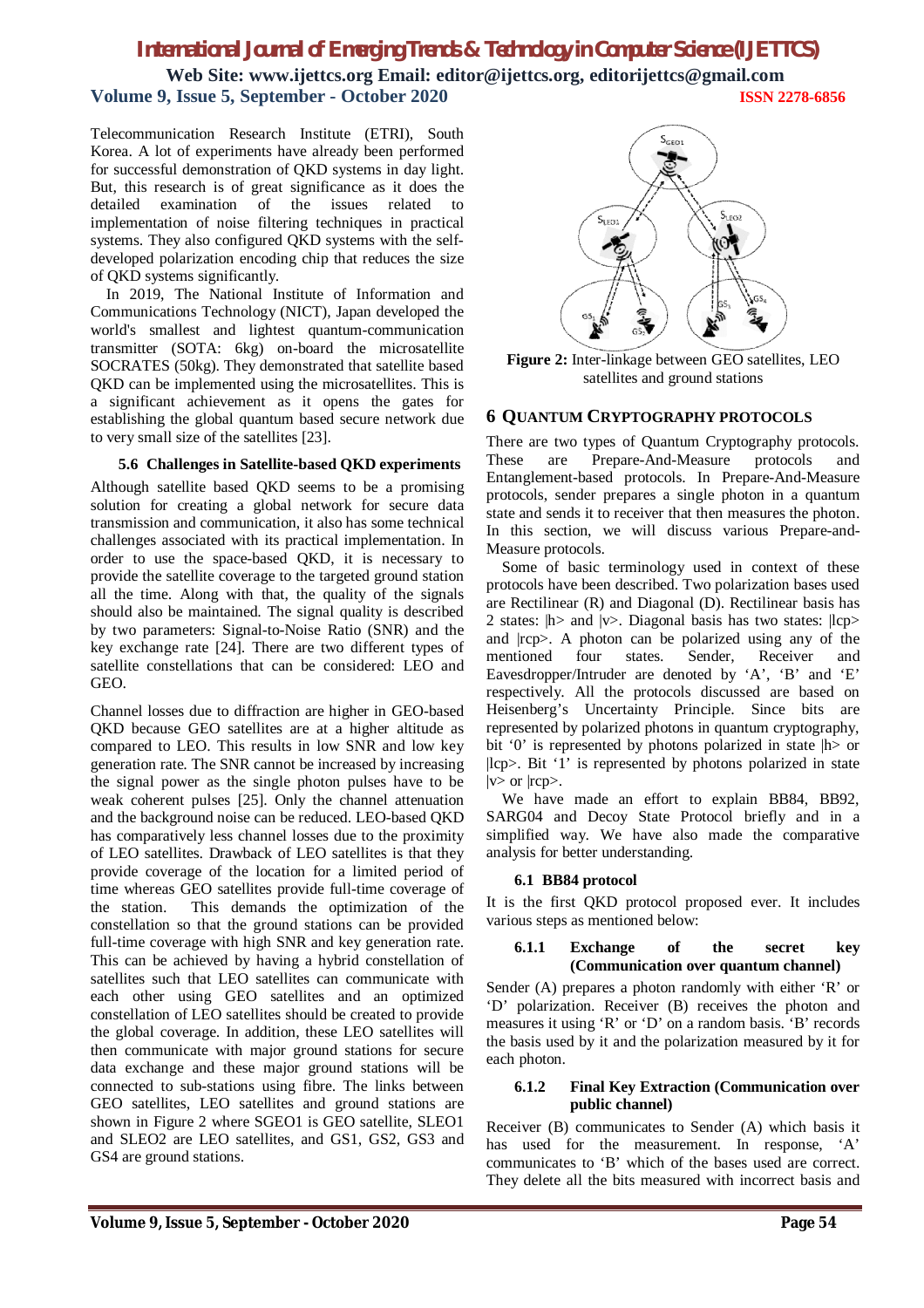**Web Site: www.ijettcs.org Email: editor@ijettcs.org, editorijettcs@gmail.com Volume 9, Issue 5, September - October 2020 ISSN 2278-6856**

the key left is called sifted key. Since B selects the basis used for measuring on random basis, the probability of 'B' measuring the bit using the correct basis is 50%. The errors which may occur due to corruption of bases information over the channel are rectified during 'Error Correction' stage.

#### **6.1.3 Error Estimation and Error Correction (Communication over the public channel)**

*'A'* and 'B' compare some randomly chosen bits in sifted key to estimate error rate 'error\_rate' due to presence of eavesdropper or some other error sources such as noise, echo etc. If error rate 'error\_rate' is greater than threshold 'T' i.e. approx. 20% of randomly chosen bits [27], then they discard key and start all over again. Otherwise, they perform error correction procedure on remaining part of key to prepare final key. After that, a privacy amplification procedure is followed over public channel in order to get a more secure and shorter key about which eavesdropper has partial information.

Table 1 provides the formal description of BB84 protocol. Here, BA represents the basis used by 'A' for encoding the bit and  $V_A$  represents the value of the bit sent by A.  $B<sub>E</sub>$  and  $B<sub>B</sub>$  represent the basis used by 'E' and 'B' for decoding the bit respectively.  $O_E$  and  $O_B$  represent the bit decoded by 'E' and 'B' respectively. Flag<sub>AB</sub> represents whether the bases of 'A' and 'B' are same or not.  $K_S$ represents the bits of the sifted key. 'N' corresponds to 'No' and 'Y' corresponds to 'Yes'.

S.No.1-4 are performed in absence of 'E' and S.No.5-10 are performed in presence of 'E'. In S.No.2, even though bit outcome of 'B' is same as that sent by 'A', still it is discarded during 'Final Key Extraction' Stage. This is because the bases of 'A' and 'B' do not match. Since the basis of 'A' and 'B' matches in S.No.3 and S.No.4, the bit measured by 'B' is retained. In S.No.8 even though bases of 'A' and 'B' are same, 'B' has decrypted the bit wrongly due to presence of 'E'. 'B' has decrypted the bit as '1' using 'R' basis because 'E' has changed polarization basis of the photon to 'D'. This error cannot be identified during 'Key Extraction' Stage as bases of both A and B are same. But, it can be detected and rectified during 'Error Correction' Stage.

| S.<br>N<br>$\mathbf{0}$  | $\mathbf A$ |                  | E<br>pres<br>ent?     | ${\bf E}$                |                  | B            |                  | Fl<br>ag<br>AB | $K_{S}$          |
|--------------------------|-------------|------------------|-----------------------|--------------------------|------------------|--------------|------------------|----------------|------------------|
|                          | B           | P                |                       | $B_{\rm E}$              | $O_{\rm E}$      | $\rm B_B$    | О                |                |                  |
|                          | A           | A                |                       |                          |                  |              | B                |                |                  |
| $\mathbf{1}$             | R           | 1                | $\mathbf N$           | $\overline{\phantom{0}}$ | -                | D            | $\boldsymbol{0}$ | N              |                  |
| $\overline{2}$           | D           | $\boldsymbol{0}$ | $\mathbf N$           | -                        | -                | R            | $\boldsymbol{0}$ | $\mathbf N$    | -                |
| 3                        | R           | $\mathbf{1}$     | $\mathbf N$           |                          |                  | $\mathsf R$  | $\mathbf{1}$     | Y              | $\mathbf{1}$     |
| $\overline{\mathcal{L}}$ | D           | $\mathbf{1}$     | $\overline{N}$        |                          |                  | D            | $\mathbf{1}$     | Y              | $\mathbf{1}$     |
| 5                        | R           | $\boldsymbol{0}$ | $\overline{\text{Y}}$ | R                        | 0                | $\mathsf R$  | $\boldsymbol{0}$ | Y              | $\boldsymbol{0}$ |
| 6                        | D           | $\mathbf{1}$     | Y                     | $\mathsf{R}$             | $\mathbf{1}$     | $\mathsf R$  | $\mathbf{1}$     | N              |                  |
| $\overline{7}$           | R           | 1                | Y                     | R                        | $\mathbf{1}$     | $\mathsf R$  | $\mathbf{1}$     | N              |                  |
| 8                        | R           | $\boldsymbol{0}$ | Y                     | D                        | $\boldsymbol{0}$ | $\mathsf R$  | $\mathbf{1}$     | Y              | Err              |
|                          |             |                  |                       |                          |                  |              |                  |                | or               |
| 9                        | R           | $\mathbf{1}$     | Y                     | $\mathbf R$              | $\mathbf{1}$     | $\mathbb{R}$ | $\mathbf{1}$     | Y              | $\mathbf{1}$     |
| 10                       | R           | $\boldsymbol{0}$ | Y                     | $\mathbf R$              | $\boldsymbol{0}$ | D            | $\boldsymbol{0}$ | N              |                  |

#### **Table 1:** Formal description of BB84 protocol in both absence and presence of the eavesdropper

# **6.2 BB92 protocol**

It is similar to BB84 but it uses a single non-orthogonal basis rather than using two orthogonal bases. Nonorthogonal basis of Sender (A) consists of two polarization states i.e.  $|h\rangle$  and  $|rcp\rangle$  whereas non-orthogonal basis of Receiver (B) consists of two polarization states i.e.  $|v\rangle$  and |lcp> (as shown in Figure 3).





Following steps are performed for key exchange.

#### **6.2.1 Exchange of secret key (Communication over quantum channel)**

Sender (A) transmits a photon in one of two polarization states  $|h\rangle$  or  $|rep\rangle$ . Receiver (B) receives the photon and measures it using any one of two polarization states  $|v\rangle$  or |lcp>. If 'B' chooses orthogonal polarization state to polarization state used by 'A', it cannot detect the photon. For example: photon polarized using  $|h$  by 'A' and measured using orthogonal state  $|v\rangle$  by 'B' cannot be detected. Another scenario is that 'B' chooses other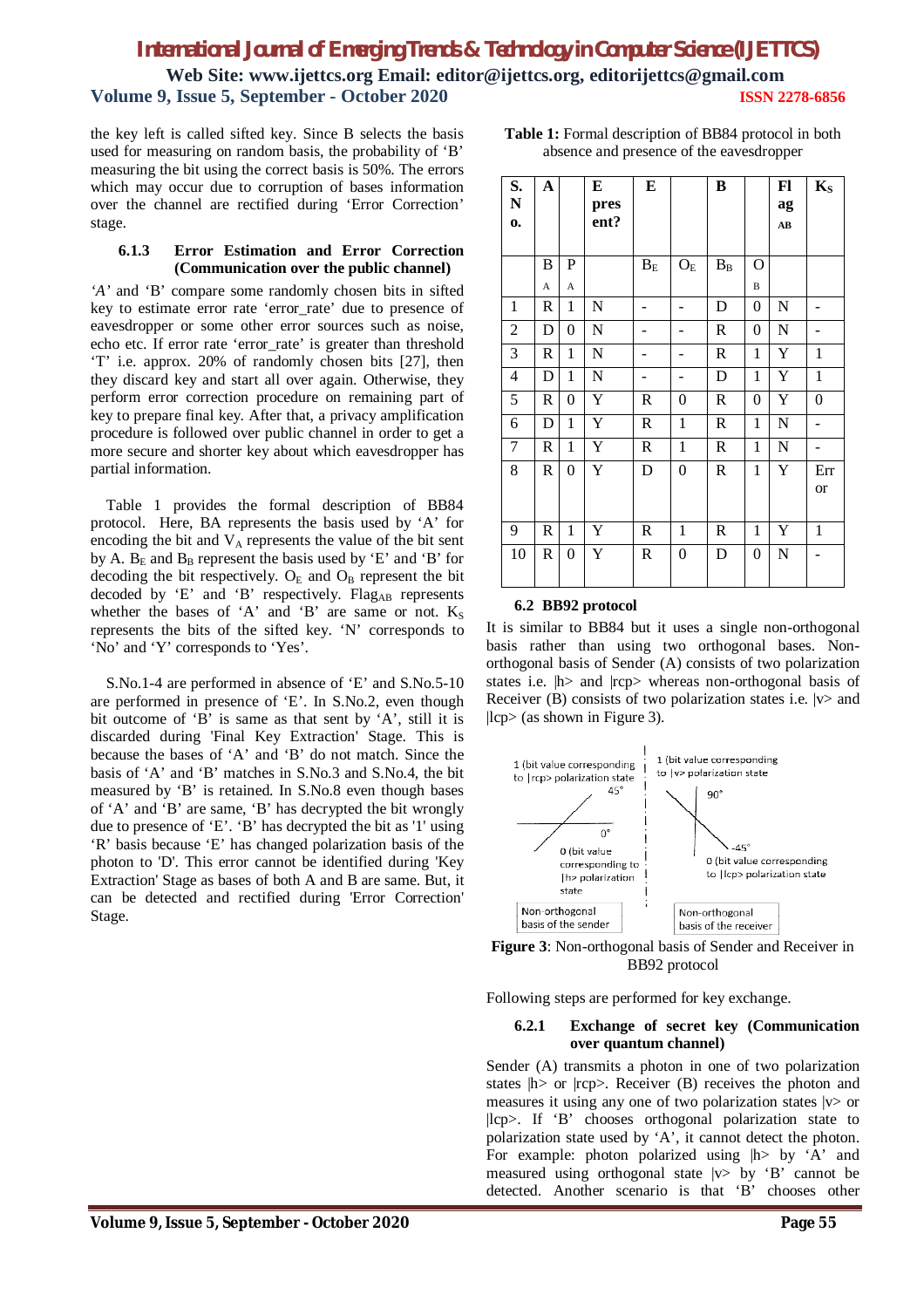**Web Site: www.ijettcs.org Email: editor@ijettcs.org, editorijettcs@gmail.com Volume 9, Issue 5, September - October 2020 ISSN 2278-6856**

polarization state which is non-orthogonal to the state used by 'A', then it can detect the photon with 50% probability. It means that the probability of correctly identifying bit at side of 'B' is 25%.

#### **6.2.2 Final Key Extraction (Communication over public channel)**

'B' sends information to 'A' about the number of bits it has been able to detect. Both parties then delete all those bits which are not detected by 'B'.

#### **6.2.3 Error Correction stage**

This stage is same as for BB84 protocol.

We have explained BB92 protocol using Table 2. Here, P<sub>A</sub> represents the polarization state used by 'A' for encoding the bit.  $V_A$  represents the value of bit sent by 'A'.  $P_{Ed}$  and  $P_B$  represent the basis used by 'E' and 'B' respectively for decoding the received bit.  $P_{Ee}$  represents the polarization in which bit is sent by 'E' to 'B'. Flag<sub>E</sub> and Flag<sub>B</sub> represent whether photons are detected by 'E' and 'B' respectively.  $K<sub>s</sub>$  represents the bits of the sifted key. If eavesdropper 'E' is present, then it tries to measure photons leading to destruction of some of the photons. It may then send some randomly polarized photons on its own so as to keep the photon number same for 'A' and 'B'. In Table 2, S.No.1-4 shows bit transmissions that take place in absence of 'E'. S.No.1 shows that 'B' is able to detect the correct bit. S.No.5-7 shows the transmissions that take place in presence of 'E'. '. S.No.7 shows that 'B' has detected the bit wrongly due to presence of 'E' as it has sent randomly polarized photon (|h> in this case) to 'B'. In absence of 'E', 'B' would not have detected the photon. 'N' corresponds to 'No' and 'Y' corresponds to 'Yes'.

**Table 2:** Formal description of BB92 protocol in both the absence and the presence of eavesdropper

| S.<br>${\bf N}$<br>$\mathbf{0}$ | $\boldsymbol{\mathsf{A}}$         |                                      | E<br>pr<br>es<br>en<br>$t$ ? | ${\bf E}$                              |                  |                         | $\, {\bf B}$            |                      | $K_{s}$        |
|---------------------------------|-----------------------------------|--------------------------------------|------------------------------|----------------------------------------|------------------|-------------------------|-------------------------|----------------------|----------------|
|                                 | ${\bf P}$<br>$\boldsymbol{\rm A}$ | $\mathbf{V}$<br>$\boldsymbol{\rm A}$ |                              | $\mathbf{P}_\mathrm{E}$<br>$\mathbf d$ | F1<br>ag<br>E    | $P_{E}$<br>$\mathbf{e}$ | $\mathbf{P}_\mathrm{B}$ | Fl<br>ag<br>$\bf{B}$ |                |
| $\mathbf{1}$                    | h                                 | $\boldsymbol{0}$                     | $\mathbf N$                  |                                        |                  |                         | 1c<br>$\mathbf{p}$      | Y                    | $\overline{0}$ |
| $\overline{2}$                  | rc<br>p                           | $\mathbf{1}$                         | $\overline{N}$               |                                        |                  |                         | $\mathbf V$             | N                    |                |
| $\mathfrak{Z}$                  | h                                 | $\boldsymbol{0}$                     | N                            |                                        | -                | -                       | $\mathbf V$             | ${\bf N}$            | -              |
| $\overline{4}$                  | rc<br>p                           | $\mathbf{1}$                         | ${\bf N}$                    |                                        |                  |                         | 1c<br>p                 | $\mathbf N$          |                |
| 5                               | rc<br>p                           | 1                                    | Y                            | 1c<br>p                                | N<br>$\mathbf 0$ | rc<br>p                 | 1c<br>p                 | N                    |                |
| 6                               | h                                 | $\boldsymbol{0}$                     | Y                            | 1c<br>p                                | Y<br>es<br>(0)   | lc<br>p                 | 1c<br>p                 | Y                    | 0              |

| rc | Y | v | N            | h | 1c | Y |               |
|----|---|---|--------------|---|----|---|---------------|
| p  |   |   | $\mathbf{o}$ |   | р  |   | .<br>(E       |
|    |   |   |              |   |    |   | rr            |
|    |   |   |              |   |    |   | <sub>or</sub> |
|    |   |   |              |   |    |   |               |

#### **6.3 SARG04 protocol [16]**

This protocol is also similar to BB84 but it is more robust to PNS attack. It differs from BB84 in classical postprocessing procedure. In this protocol, Sender 'A' does not communicate to Receiver 'B' about the basis it has used for measurement. Instead, 'A' sends to 'B' a pair of nonorthogonal states out of which one state has been used for polarization/encoding of the photon/bit. Eavesdropper 'E' also have to select randomly from one of these two nonorthogonal states for measuring the copy of photons which means that 'E' does not know the bit value with certainty.

 Suppose that Sender 'A' has sent a photon polarized in state '|h>' and it sends (|h>,|lcp>) pair to 'B'. If 'B' has measured the polarization of photon as |rcp>, then it comes to know that 'A' has polarized the photon using |h>. This is because, 'B' cannot get the measured polarized state as  $|rep\rangle$  if  $|lep\rangle$  is used by 'A' as both are orthogonal to each other. But, if it has measured the polarization as  $|h\rangle$  or |lcp>, then it discards the bit as it cannot distinguish between the two possibilities. This reduces the probability of identifying the polarization correctly to 25% on sender's side as compared to 50% in case of BB84 protocol. As 'E' also does not have polarization information of bits with certainty, it will only be able to guess the partial key which makes it robust to PNS attack.

# **6.4 Decoy-State protocol [12]**

This protocol is an extension of BB84 protocol. But, it is again robust to PNS attacks (refer Section 5.2) whereas BB84 protocol is more vulnerable. It uses decoy states to detect PNS attacks. This is cost effective as it extends BB84 protocol with little addition of hardware. The key idea is that Sender 'A' prepares a set of additional signal states called decoy states in addition to standard BB84 signal states. Those decoy states are used only for the purpose of detecting eavesdropping attacks, whereas standard BB84 states are used for only key generation. Decoy states are used to estimate error-rate using a set of mathematical equations. If calculated value of error rate is above the upper bound, it confirms the presence of an eavesdropper.

Table 3 provides the comparison of the above discussed protocols

**Table 3:** Comparison of above discussed protocols

| <b>Parameter</b>    | <b>BB8</b> | <b>BB92</b> | <b>SARG0</b> | <b>BB84</b><br>with<br><b>Decoy</b><br>States |  |
|---------------------|------------|-------------|--------------|-----------------------------------------------|--|
| of<br>No.<br>states |            |             |              |                                               |  |

**Volume 9, Issue 5, September - October 2020 Page 56**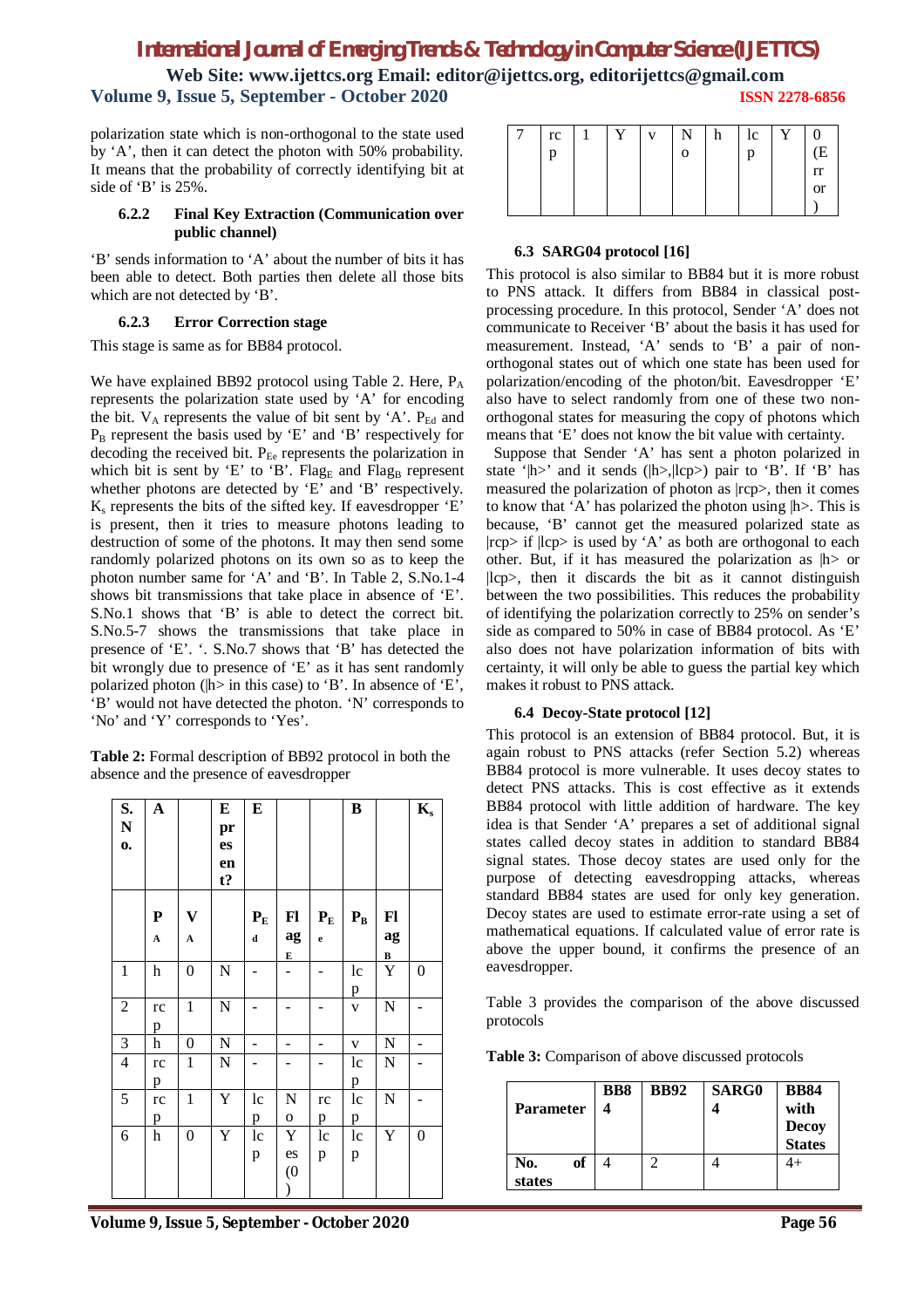| Polarizati    | Orth | Non-   | Orthogo                 | Orthog    |
|---------------|------|--------|-------------------------|-----------|
| on            | ogo  | Orthog | nal                     | onal      |
|               | nal  | onal   |                         |           |
|               |      |        |                         |           |
| <b>PNS</b>    | Vul  | Vulner | Less                    | Least     |
| attack        | nera | able   | Vulnera                 | vulner    |
|               | ble  |        | ble due                 | able      |
|               |      |        | to                      | due to    |
|               |      |        | sharing                 | use of    |
|               |      |        | $\mathcal{L}$<br>states | decoy     |
|               |      |        | between                 | states    |
|               |      |        | 'A' and                 |           |
|               |      |        | B                       |           |
| <b>Setup</b>  | Low  | Lowes  | Low                     | Avera     |
| Complexit     |      | t      |                         | ge        |
| y             |      |        |                         |           |
| <b>Secure</b> | Ave  | Small  | Small                   | High      |
| Key           | rage |        |                         | <b>as</b> |
| Generatio     |      |        |                         | detecti   |
| n Rate        |      |        |                         | of<br>on. |
|               |      |        |                         | $E'$ is   |
|               |      |        |                         | done      |
|               |      |        |                         | using     |
|               |      |        |                         | decoy     |
|               |      |        |                         | states    |

SARG04 and BB92 have low key generation rate among the four discussed protocols as they have 25% probability of detecting the bit correctly at the sender's side. But, SARG04 is better than BB84 and BB92 as it provides protection against PNS attack. In terms of setup complexity, BB92 is the simplest as it does not require the alignment of the polarizations. Decoy State Protocol seems the best among the discussed protocols as it provides high key generation rate and protection from PNS attacks with little enhancement in Hardware.

# **7 CONCLUSION**

In this study paper, we have introduced modern cryptography and showed that quantum-safe encryptions schemes can overcome the challenges of modern cryptographic techniques. Quantum Cryptography, which is one of the quantum-safe encryption schemes has been elaborated and its various aspects have been covered. Various Quantum Key Distribution (QKD) experiments performed using fibre links and space-based links along with the challenges associated with their practical implementations have been discussed in detail. It has been concluded that it is important to make the satellite-ground links secure using quantum cryptography in order to secure the global network and prevent compromising the satellite command and control data. Quantum satellites can be used as trusted relay nodes for exchanging the secret keys between two ground stations or between two satellites. We have also discussed the orbit types of quantum satellites along with their shortcomings. Day-time, night-time, uplink and downlink operations of space-based QKD have also been discussed. This paper has also attempted to explain

some of the famous quantum cryptographic protocols. BB84 protocol is the first ever and widely implemented quantum cryptography protocol and is the base protocol for many new protocols. BB84 and BB92 are vulnerable to PNS attacks whereas SARG04 and Decoy State Protocols are more robust to PNS attacks and are capable of detecting eavesdropper in case of multi-photon sources. A lot of work is being done to develop the protocols, which are cost effective, have high secure key generation rate over long distances and are robust to attacks against QKD systems.

# **8 ACKNOWLEDGMENTS**

The authors express their sincere gratitude to Sh. D. K. Das, Director SAC, Sh. N. M. Desai, Associate Director SAC, Dr. Khagindra Kumar Sood, Deputy Director SSAA/SAC and Sh. S. N. Satashia, ex-Group Director CTAG/SSAA/SAC for their support and encouragement.

## **References**

- [1] V. Mavroeidis, K. Vishi, M. D. Zych, and A. Jøsang, "The impact of quantum computing on present cryptography", Int. J. Adv. Comput. Sci. Appl. 9, 405 (2018).
- [2] Nielsen, M. and Chuang, I., "Quantum computation and Quantum information. Cambridge", Cambridge Univ. Press, 2000.
- [3] Scarani, Valerio, et al., "The security of practical quantum key distribution", Reviews of modern physics 81.3 (2009): 1301.
- [4] Gisin, Nicolas, et al., "Quantum cryptography", Reviews of modern physics 74.1 (2002): 145.
- [5] Xu, F., Ma, X., Zhang, Q., Lo, H.-K. & Pan, J.-W, "Quantum cryptography with realistic devices", arXiv:1903.09051 (2019).
- [6] C. H. Bennett and G. Brassard, "Quantum Cryptography: Public Key Distribution and Coin Tossing", in Proceedings of IEEE International Conference on Computers, Systems, and Signal Processing pp. 175-179 (1984).
- [7] Charles H Bennett and Gilles Brassard, "Experimental quantum cryptography: the dawn of a new era for quantum cryptography: the experimental prototype is working", ACM Sigact News, 20(4): 78–80, (1989).
- [8] A. K. Ekert, "Quantum cryptography based on Bell's theorem," Phys. Rev. Lett. 67, 661 (1991).
- [9] J. F. Clauser, A. Shimony, "Bell's theorem: experimental tests and implications", Reports on Progress in Physics 41, 1881 (1978).
- [10] Bennett, C. H., "Quantum cryptography using any two non-orthogonal states", Physical Review Letters 68, 3121–3124 (1992).
- [11]G. Brassard, N. Lutkenhaus, T. Mor, and B. Sanders, "Limitations on Practical Quantum Cryptography", Phys. Rev. Lett. 85, 1330 (2000).
- [12]W.-Y. Hwang, "Quantum Key Distribution with High Loss: Toward Global Secure Communication", Phys. Rev. Lett. 91, 057901 (2003).